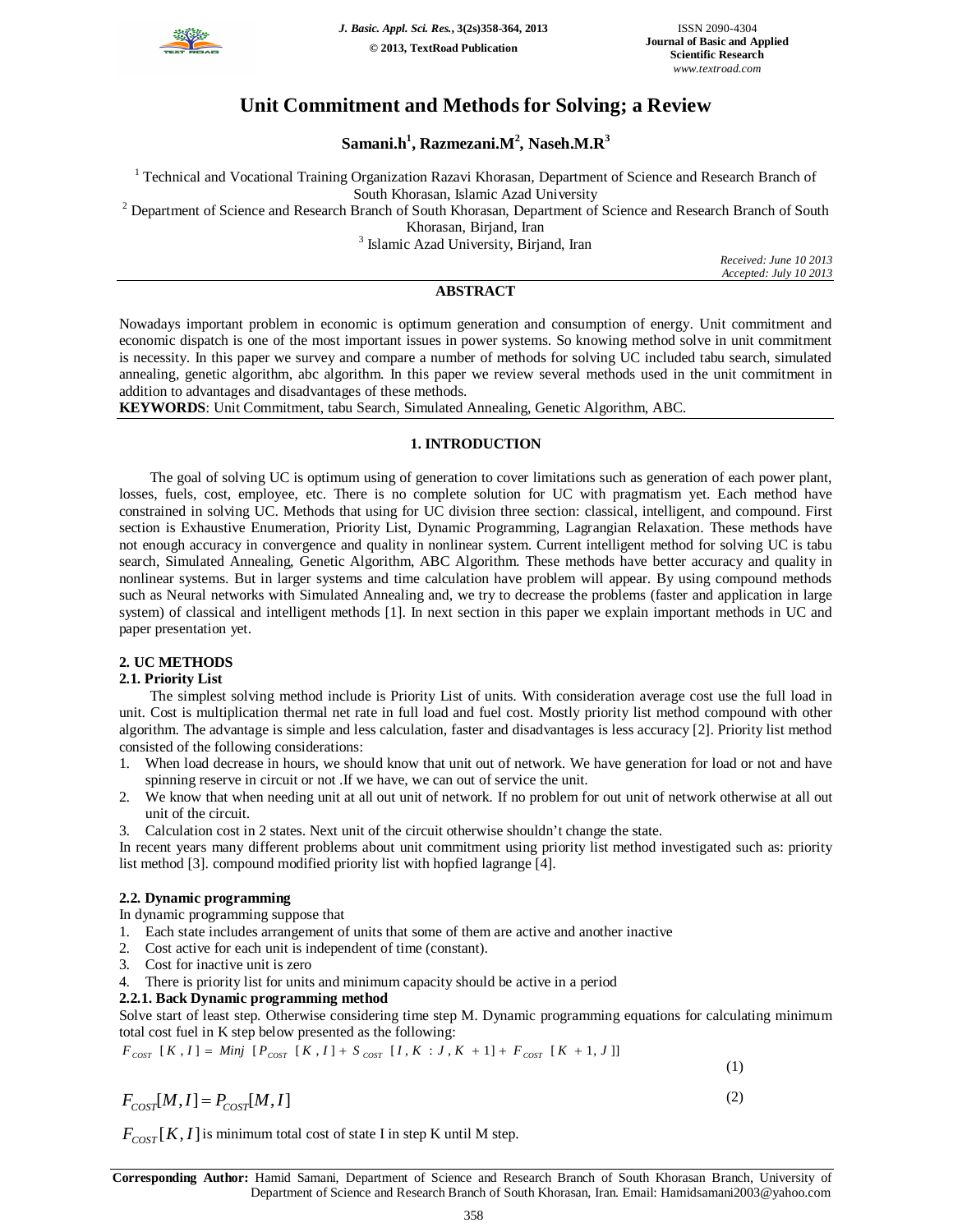$P_{\text{COST}}[K, I]$  is minimum generation cost for load in K step and with I state.

 $S_{COST}[I, K: J, K+1]$  is additive to start up of I state in K step to J.

In J is state in K+1 step.

J sets of possible state in K+1 step.

Generation cost  $P_{COST}[K, I]$  is economic dispatch for inactive unit in I state.

One path [ *path* ]is K a state start from send in step M. Optimization path, path is minimum total fuel cost. Considering optimization path exist of each state started, Optimization path started from each state can get in K step. This algorithm description in *fig 1* [2].



**Figure .1.** Backward dynamic programming method

### **2.2.2. Forward Dynamic programming method**

Back dynamic programming method can't solve most problem for example if cost start up unit function of time that unit inactive (thermal degree), and Forward dynamic programming method is suitable for problem because we can calculation back state in each step. The Algorithm for calculation minimum cost, in step K with I is follows:  $F_{COST}$   $[K, I] = MinL$   $[P_{COST}$   $[K, I] + S_{COST}$   $[K - 1, L : K, I] + F_{COST}$   $[K - 1, L]]$ 

(3)

 $F_{\text{COST}}$  [*K*, *I*] Is minimum total cost for state (K, I).

 $P_{\text{corr}}$  [*K*, *I*] Is generation cost for state (K, I).

 $S_{COST}$   $[K - 1, L : K, I]$  Is transmission cost from state (K-1,L) to state (K, I).

That is state  $[K, I]$  is step I in K step. In this method purpose is path that from a state in particular time to other state in next time. Considering defines two new variable X and N. X is number of states that search in each period. And N is number of states or target that save in each step. This variable make until control possible in this method. This algorithm description in *fig 2* [2].



**Figure .2.** forward dynamic programming method

In recent years many different problems about unit commitment using dynamic programming investigated such as: compare between dynamic programming and fuzzy system and genetic algorithm[5]. Dynamic programming based fast calculation for artificial neural Network. [6]. fuzzy system and Simulated Annealing based dynamic programming [7].

#### **2.3. Particle Swarm Optimization**

Kennedy was the first work on the Particle Swarm Optimization J.Burand Eberhart, Rin 1995 [8]. This method based animal society behavior such as behavior bird and fish. So PSO start to a Primary random population matrix, PSO like to other evolution Algorithm such as Genetic Algorithm, ABC Algorithm. Unlike to Genetic Algorithm, don't have vault (jump) and twin. PSO very similar to colonialism evolution Algorithm than GA. In fact PSO is made from many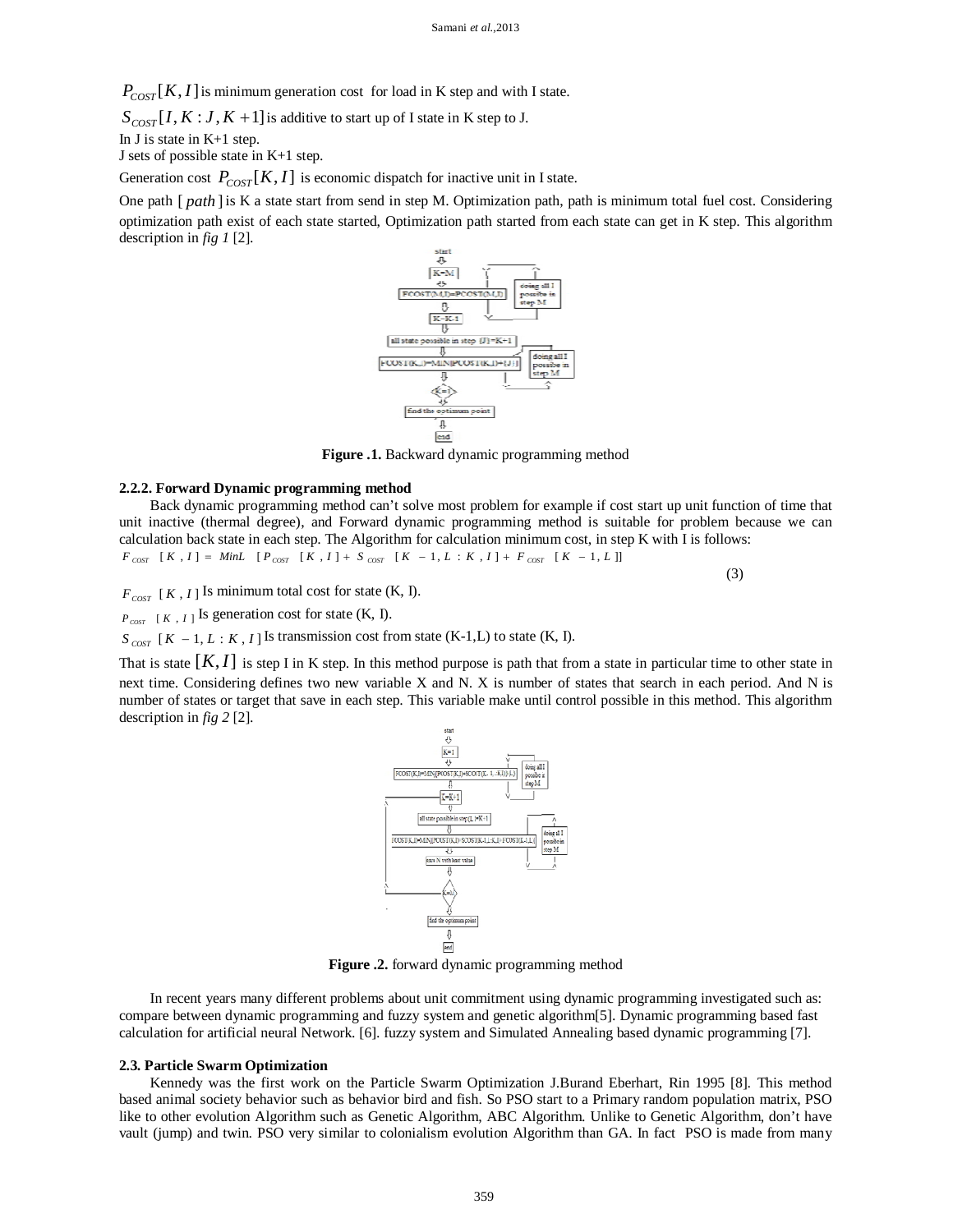define ingredients that primaliy value is random. Each ingredient description two value situation and speed that modeling to a location vector and speed vector. Ingredients repeat in N space problem moving until receive the target value (optimum value). Then receive several conditions until one ingredient save for result. With this result, ingredient decision move to next step. In each repetition, ingredient moving in N space, until receiving to optimum point (optimum value). Ingredient update with better result i.e.:

$$
p_{m,n}^{new} = p_{m,n}^{old} + p_{m,n}^{new}
$$

(3)

- 1.  $V_{m,n}^{new}$  is speed Ingredient.
- 2.  $P_{m,n}^{new}$  is variable Ingredient.
- 3.  $T_1$ ,  $T_2$  is random with uniform distribution and learning.
- 4.  $P_{m,n}^{localbest}$  is best local result.
- 5.  $P_{m,n}^{globalbest}$  is best global result.

PSO, speed vector each ingredient is update the speed value added to location or value ingredient. Speed update under effect of both of them.  $F_1$ ,  $F_2$  called understanding factor and society factor. PSO advantage than other method performance is simple and have low parameter. PSO able to optimization with complex function and high local minimum [9]. In recent years many different problems about unit commitment using Particle Swarm Optimize investigated such as: Particle Swarm Optimize[12]. PSO for UC problem with constrained emission [13]. binary Algorithm PSO for UC problem [11]. modified Particle Swarm Optimize for UC problem [10].

#### **2.4. Simulated Annealing**

Algorithm Annealing or thermal Simulated is Mehtahyorisic that application in an intelligent algorithm. This Algorithm was introduced in 1983 by Scott Kirkpatrick, Daniel Gelatt [14]. Orginally most Algorithm in this field is established by rules in environment. Annealing method is based on metal in this process. First increase temperature high degree than slow coulding processes accrue. When temperature is high, Ingredient speed is very high. In next step Ingredient cool slowly that make new situation that Ingredients will be stronger than before. The algorithm is as follows

S1= choose an initial solution T= choose an initial temperature REPEAT S2=Generate a neighbor of the solution C  $\Delta F$ = objectives(S1) – objective(S2) IF ( $\Delta$ F<0) THEN  $S1 = S2$ ELSE IF EXP ( $\Delta$ F/T)>Random(0=1)THEN  $S1 = S2$ END IF  $T-T-D_t$ UNTIL T<Temperature Of Stop Condition

Advantage of this method is using low memory (unlike GA Algorithm) and like PSO performance isn't bad (rather than DP,…). This method have good result because have local search. And can pass from local optimum because have random method, in PSP and TSP problem have better result than GA Algorithm. And stationary structure and less costis like to Steady-State Genetic Algorithm. And disadvantage ofthis method is dependent to primaliy value and if choose primaliy temperature put in trap (local optimum) and forecasting result is difficult. Forecasting primarily value without Bench Mark is impossible. In recent years many different problems about unit commitment using simulated annealing investigated such as: simulated annealing [15]**.** simulated annealing for unit commitment problem compound with artificial neural network [16]**.** simulated annealing for unit commitment problem compound with fuzzy system [17**-**18] **.**modified simulated annealing for unit commitment problem [19]**.**

### **2.5. Genetic Algorihm**

Genetic algorithm discusses about 30 year ago and revelation of environment structure [20]. Advantage is we can popularization is good, convergence speed and accuracy is reverse together [21]. Vault or jump is words that application very much in GA algorithm. Without vault is convergence speed very good than other method but accuracy is low and unsuitable. When use it receive accuracy very good but repetition (cycle) is very high [22]. This method is good for complex system because don't need to linear for system and searching is global (in searching global point don't put in local optimum). We can two way receive to optimum point. Choose initial population and random [24]. In recent years many different problems about unit commitment using genetic algorithm investigated such as: genetic algorithm [25, 26] . genetic algorithm for unit commitment problem with constrained [27, 28]. genetic algorithm for unit commitment problem in large units [29, 30]. compound genetic algorithm and Lagrangian method for unit commitment problem [31] .genetic algorithm based on searching tabu for unit commitment problem [32]. genetic algorithm for unit commitment problem with constrained energy [33, 34]. searching random genetic algorithm for unit commitment problem [35]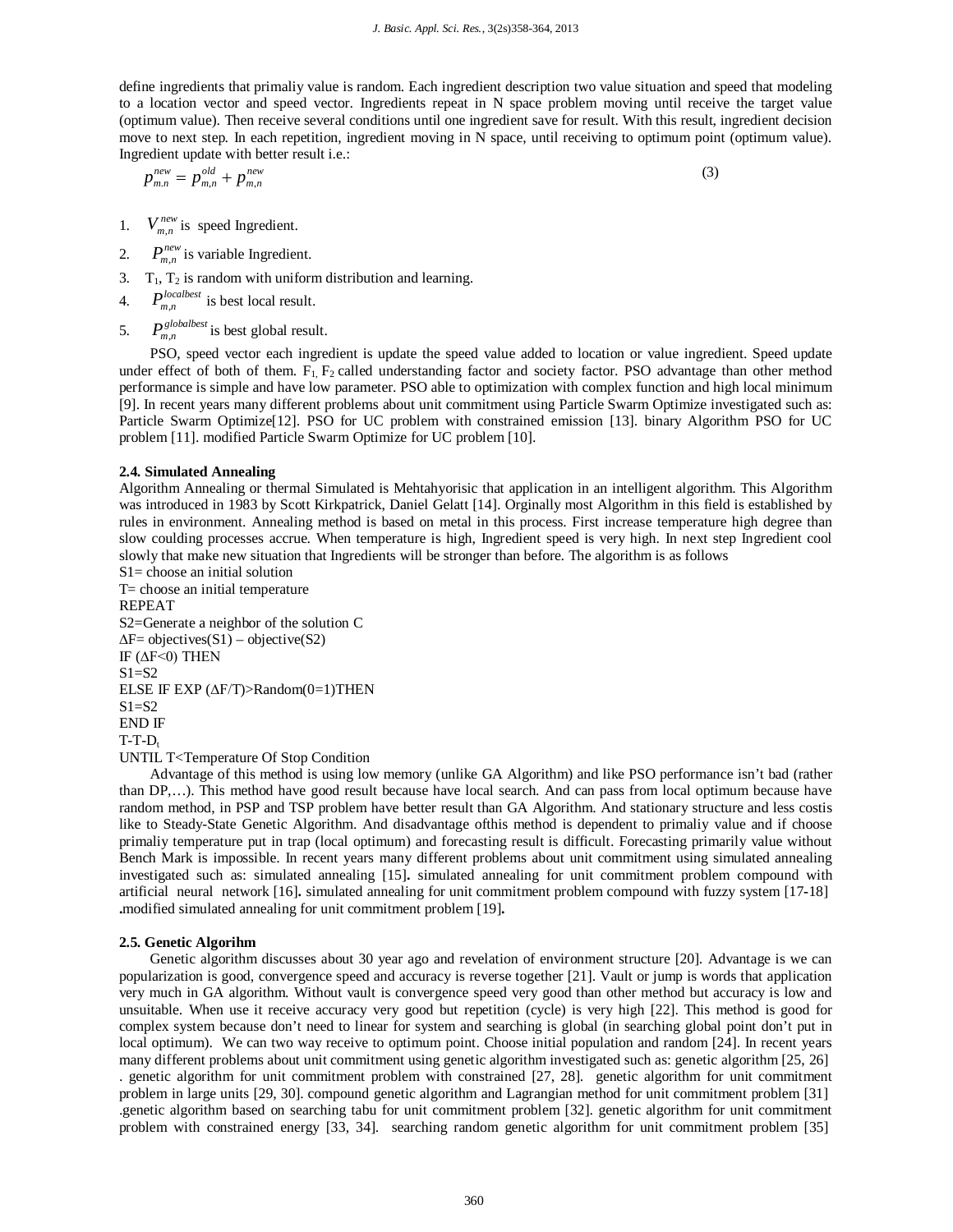.genetic algorithm for new modeling fuzzy unit commitment problem [36]. simple matrix genetic algorithm for unit commitment problem [38]. Genetic algorithm for safe unit commitment problem [39].

### **2.6. Bee Colony Algorithm**

Study in some of natural systems such as insect Colony show us that can use it in external simple organism (dynamic and flexible).we can simulate in once complex system perform. Bees distributed and organic, one of the best Colony for solving complex problem. This Algorithm is Simulation of searching for food[40] . Basic step in this Algorithm is:

Step1: give initial value for situation of food.

Step2: worker Bees define new situation in food location until recsive better food.

Step3: supervisor Bees choose better path considering situation of food and quality of food.

Step 4: worker Bees lookout for searching new situation of food.

Step5: save best situation of food in memory.

Step6: until receives the target step 2 to 5 repeat.

The first step of Algorithm we choose random result in limit parameter  $X_i$  [ $i = 1,2,3,...$   $S_n$ ]. Sn is number of situation of food. In second step, each situation of food equal to two worker Bees  $V_{i,j} = X_{i,j} + \varphi[X_{i,j} - X_{k,j}]$ .  $\Psi$  random numbers is uniform in limit  $[-1, 1]$ . And K result Index that choose random of colony,  $J = 1...D$ . and D is problem space. Than make  $V_i$  this new result compared with  $X_i$  and worker Bees use best situation. In third step, supervisor Bees make situation of food with possibility  $\sum_{i=1}$  $=\frac{S_n}{S_n}$ *i*  $\sum_{i}^{i} f(t)$  $P_i = \frac{fit}{\varsigma_n}$ 1 . That fit is gracefully for  $X_i$  after all supervisor Bees distributed in

situation of food. This is step Bees should decide situation of food transmit or not.  $X_{i,j} = X_i^{\min} + [X_i^{\max} + X_i^{\min}] \times ran[40]$ . In recent years many different problems about unit commitment using Bee Colony Algorithm investigated such as: matrix coded Bee Colony Algorithm for thermal Unit Commitment problem [41].

# **2.7. Ant Colony Algorithm**

The idea is based on the following observation. A colony of ants is able to succeed in a task to find the shortest path between the nest and the food source. It was found that ants deposit a chemical substance trail, called pheromone on the ground when they move. This pheromone can be observed by other ants and motivates them to follow the path with a high probability. The following example shows how over tome,the shortest pathe arefound through this self-reinforcing process. Like neural networks, ACO is based on biological research-in this case is the research into the foraging behavior of ant colonies. While individual ants essentially move at random, ant colonies can be seen as a system of collaborating agents pursuing a common goal: finding the quickest path to a food source. Ants communicate with the aid of a chemical called pheromone in a process referred to a "stigmergy". Pheromones are produced by ants and ACO is based on the indirect communication of a colony of simple agents, called (artificial) ants, mediated by (artificial) pheromone trails. The pheromone trails in ACO serve as distributed, numerical information, which the ants use to probabilistically construct solutions to the problem being solved, and which the ants adapt during the algorithm's execution to reflect their search experience.deposit them on trails when walking in search of food[42]. In recent years many different problems about unit commitment using Ant Colony Algorithm investigated such as: Ant Colony Algorithm [43, 44, 46]. Ant Colony Algorithm for unit commitment problem with local searching [45].

#### **3. Comperation Methods of UC**

Comparison of total production costs are shown in *Table 1* [47].

| <b>rable 1.</b> Comparison of total production costs |                     |           |           |
|------------------------------------------------------|---------------------|-----------|-----------|
|                                                      | Cost<br>No of units |           |           |
|                                                      |                     |           |           |
| <b>METHO</b>                                         | 10                  | 80        | 100       |
| LR                                                   | 565.825             | 4.526.022 | 5.657.277 |
| GA                                                   | 565.825             | 4.504.933 | 5.627.437 |
| EP                                                   | 564.551             | 4.498.479 | 5.623.885 |
| <b>LRGA</b>                                          | 564.800             | 4.501.844 | 5.613.127 |
| <b>DPLR</b>                                          | 564.049             | 4.512.391 | 5.640.488 |
| <b>GAUC</b>                                          | 563.977             | 4.505.614 | 5.640.488 |
| <b>Propose LR</b>                                    | 563.937.69          | 4.484.915 | 5.604.470 |

**Table 1.** Comparison of total production costs

CPU time comparison are shown in *Table 2* [47].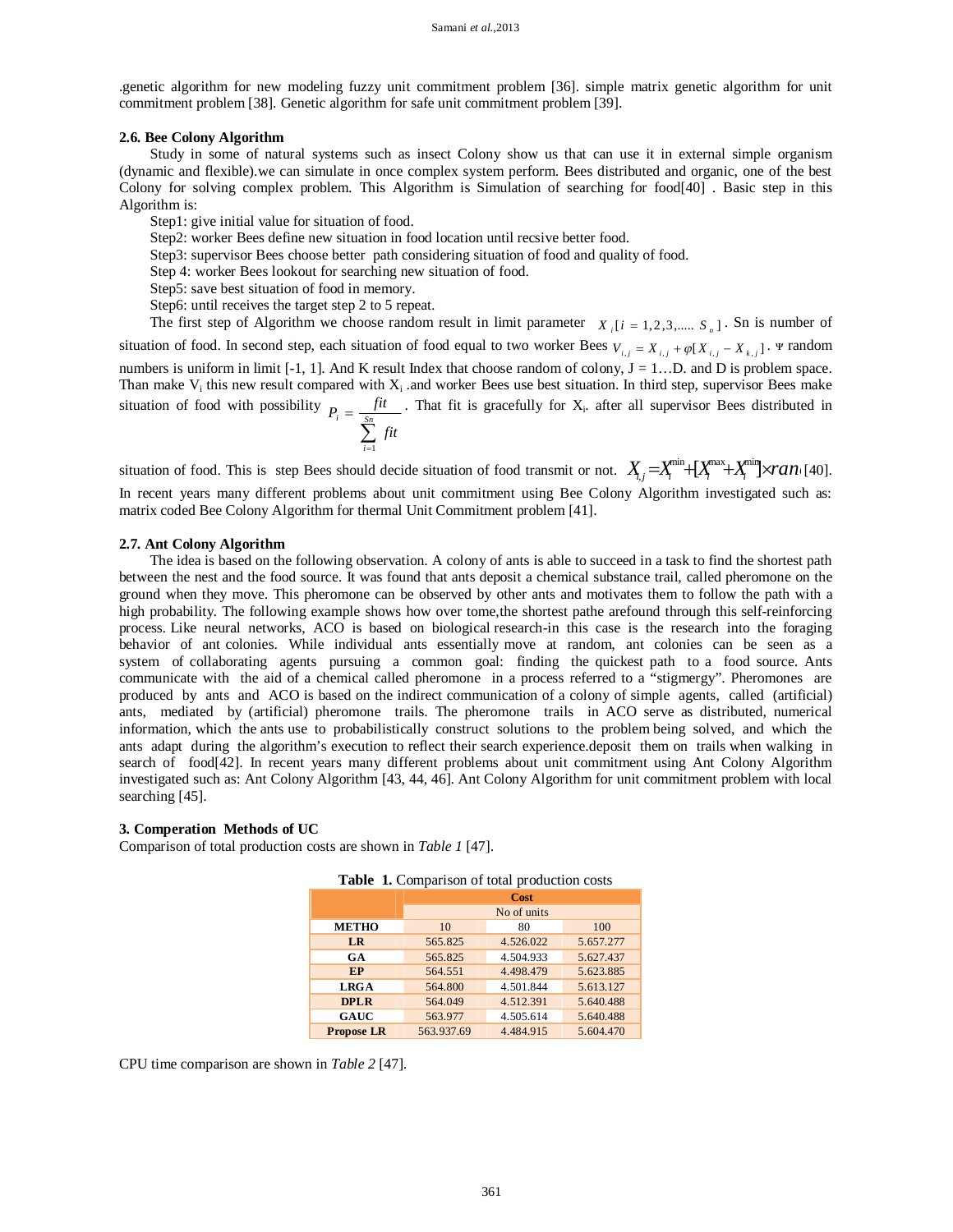| $2.0012 - 2.001$  |                                |      |       |       |
|-------------------|--------------------------------|------|-------|-------|
|                   | <b>CPU</b> time<br>No of units |      |       |       |
|                   |                                |      |       |       |
| <b>METHO</b>      | 10                             | 40   | 80    | 100   |
| <b>GA</b>         | 221                            | 2697 | 10036 | 15733 |
| EP                | 100                            | 1176 | 3584  | 6120  |
| <b>LRGA</b>       | 518                            | 2165 | 3383  | 4045  |
| <b>DPLR</b>       | 108                            | 1200 | 8447  | 12437 |
| <b>GAUC</b>       | 85                             | 614  | 1975  | 3547  |
| <b>Propose LR</b> | 10                             | 25   | 64    | 80    |

**Table 2.** Comparison of CPU time

Comparison performance among AG an LR are shown in *Table 3* [48].

|  | Table .3. Comparison performance among AG an LR |  |
|--|-------------------------------------------------|--|
|  |                                                 |  |

|         | <b>Cost</b><br>by DP     | Cost by LR | Cost by AG |
|---------|--------------------------|------------|------------|
| 10 unit | 565.825                  | 565.825    | 564,005    |
| 20 unit | $\overline{\phantom{0}}$ | 1.130.660  | 1.124.651  |
| 40 unit | $\overline{\phantom{0}}$ | 2.258.503  | 2.249.072  |

Number of papers published in each year are shown in *Fig 1* [49].



Number of papers published on different optimization method used are shown in *Fig 2* [49].



**Fig 2.** Number of papers published

#### **Conclusions**

Unit Commitment with classical method such as integral numbering and Exhaustive Enumeration, Priority List, Dynamic Programming, Lagrangian Relaxation mostof method don't have accuracy in convergence speed and solving nonlinear system in quality. And the advantage is calculation time is short. Against other method such as tabu search, Simulated Annealing, Genetic Algorithm, ABC Algorithm with accuracy and convergence speed is better than classical methods but calculation time is higher than them. With improvement of methods considering of more constrained such as spinning reserve and forecasting load increase. observation show us that each more calculation,have cost higher than before. We offer to use new methods for optimization such as Dynamic programming and Priority List.

### **REFERENCES**

1. Amiri. mohsen, Sohrab Khanmohammadi, A primary unit commitment approach with a modification process, Applied Soft Computing, 2013, p. 1007-1015.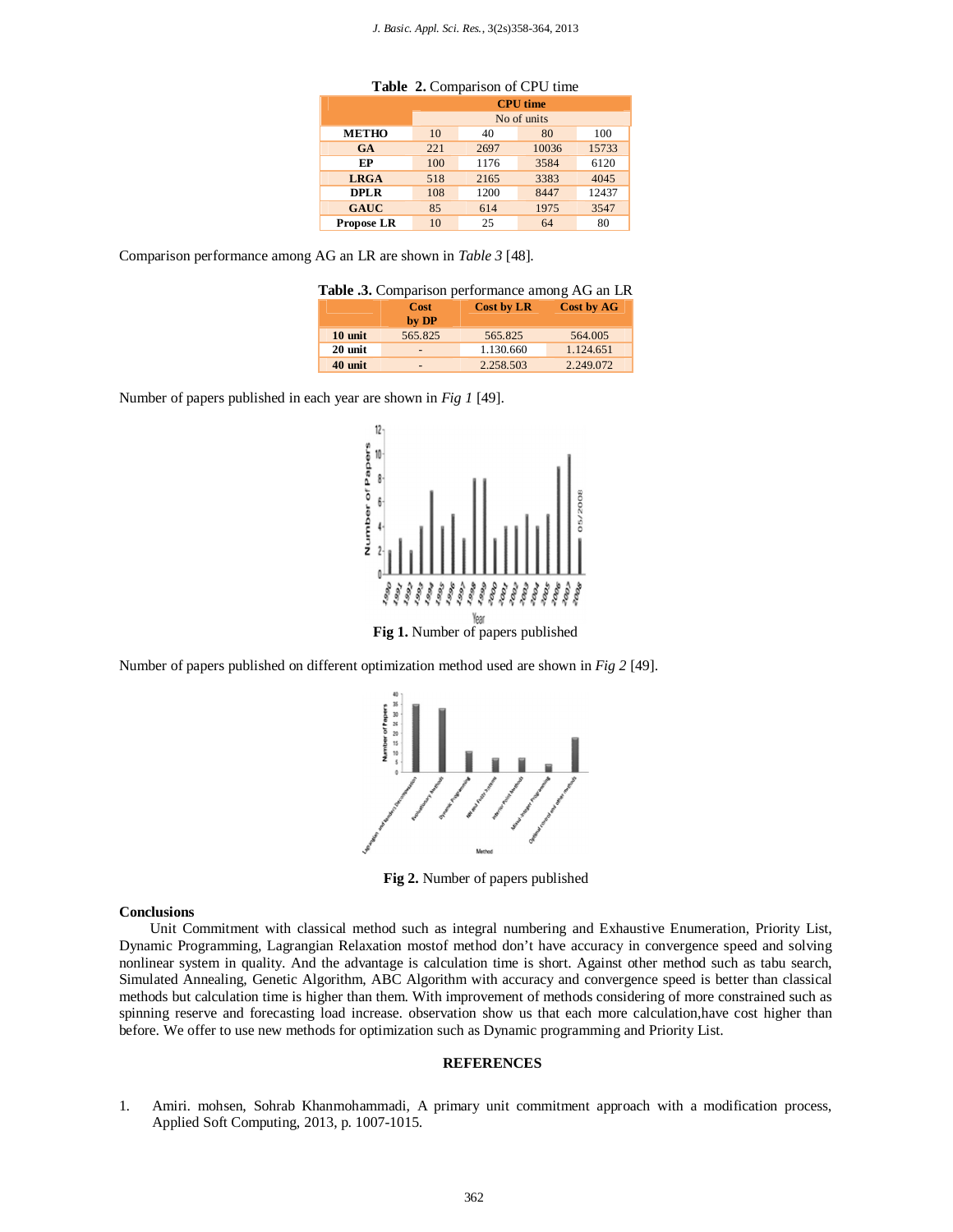- 2. Wood A. J. and Wollenberg B. F, Power Generation Operation and Control, John Wiley& Sons, New York, 1984, p. 55-187.
- 3. Tomonobu. Senjyu, Tsukasa Miyagi, Ahmed Yousuf Saber, Naomitsu Urasaki, Toshihisa. Funabashi, Generalization of the Y-differential auto transformer for 12- and 18-pulse converters, Original Research Article, 2006, p. 293-301.
- 4. Vo Ngoc Dieu, Weerakorn Ongsakul, Ramp rate constrained unit commitment by improved priority list and augmented Lagrange Hopfield network, Original Research Article, 2008, p. 291-301.
- 5. N.P. Padhy, Solutions to Unit Commitment Problem Using Hybrid Models and a Comparative Study of Expert System, International Journal of Electric Power and Energy System, 2001, p. 827-836.
- 6. S. Senthil Kumar, V. Palanisamy, A dynamic programming based fast computation Hopfield neural network for unit commitment and economic dispatch, Original Research Article, 2007, p. 917-925.
- 7. S. Patra, S.K. Goswami, B. Goswami, Fuzzy and simulated annealing based dynamic programming for the unit commitment problem, Expert Systems with Applications, 2009, p. 5081-5086.
- 8. Kennedy.J, Eberhart.R, Particle swarm optimization, IEEE International Conference on Neural Networks, 1995, p. 1942-1945.
- 9. Kennedy, J.Bur, Particle swarm optimization, IEEE International Conference on Neural Networks, 1995, p. 1942- 1948.
- 10. B. Zhao, C.X. Guo, B.R. Bai, Y.J. Cao, An improved particle swarm optimization algorithm for unit commitment, International Journal of Electrical Power & Energy Systems, 2006, p. 482-490.
- 11. Xiaohui Yuan, HaoNie, Anjun Su, Liang Wang, Yanbin Yuan, An improved binary particle swarm optimization for unit commitment problem, Original Research Article, 2009, p. 8049-8055.
- 12. Lingfeng Wang, ChananSingh, Unit commitment considering generator outages through a mixed-integer particle swarm optimization algorithm, Original Research Article, 2009, p. 947-953.
- 13. I. Jacob Raglend, C. Raghuveer, G. Rakesh Avinash, N.P. Padhy, D.P. Kothari, Solution to profit based unit commitment problem using particle swarm optimization, Original Research Article, 2010, p. 1247-1256.
- 14. Suzannah.Yin, Wa.Wong, An enhanced simulated annealing approach to unit commitment, International Journal of Electrical Power & Energy Systems, 1998, p. 359-368.
- 15. R. Nayak, J.D. Sharma, A hybrid neural network and simulated annealing approach to the unit commitment problem, Computers & Electrical Engineering, 2000, p. 461-477.
- 16. C. Christober.Asir.Rajan, M.R. Mohan, An evolutionary programming based simulated annealing method for solving the unit commitment problem, International Journal of Electrical Power & Energy Systems, 2007, p. 540- 550.
- 17. Ahmed.Yousuf.Saber, Tomonobu.Senjyu, Atsushi Yona, Naomitsu.Urasaki, Toshihisa Funabashi, Fuzzy unit commitment solution—A novel twofold simulated annealing approach, Electric Power Systems Research, 2007, p. 1699-1712.
- 18. S. Patra, S.K. Goswami, B. Goswami, Fuzzy and simulated annealing based dynamic programming for the unit commitment problem, Expert Systems with Applications, 2009, p. 5081-5086.
- 19. Grzegorz.Dudek, Adaptive simulated annealing schedule to the unit commitment problem, Electric Power Systems Research, 2010, p. 465-472.
- 20. M.Tomassini, Unit commitment by genetic algorithm and expert system, Annual Reviwes of Computational Physics, 1995, p. 87-118.
- 21. M.D. Vose, The simple Genetic Algorithm, Foundations and Teory.the MIT Press, Combridge, 1999, p. 1-9.
- 22. Lahouari Abdelhakem Koridak, Mostefa Rahli, Mimoun Younes, Hybrid Optimization of the Emission and Economic Dispatch by the Genetic Algorithm, Leonardo Journal of Sciences, 2008, p. 193-203.
- 23. Paul.Charbonneau, An Interoduction To Genetic Algorithm For numemerical Optimization, National Center For Atmospheric Research, 2002, p. 1-7.
- 24. David A coley, An introduction To Genetic Algorithms For Scientists and Engineers, World Scientific Publishing , 1999, p. 1-7.
- 25. Gerald.B, Sheblé, Timothy T, Unit commitment by genetic algorithm and expert system", Electric Power Systems Research, 1994, p. 115-121.
- 26. X. Ma, A.A. El-Keib, R.E. Smith, H. Ma, A genetic algorithm based approach to thermal unit commitment of electric power systems, Electric Power Systems Research, 1995, p. 29-36.